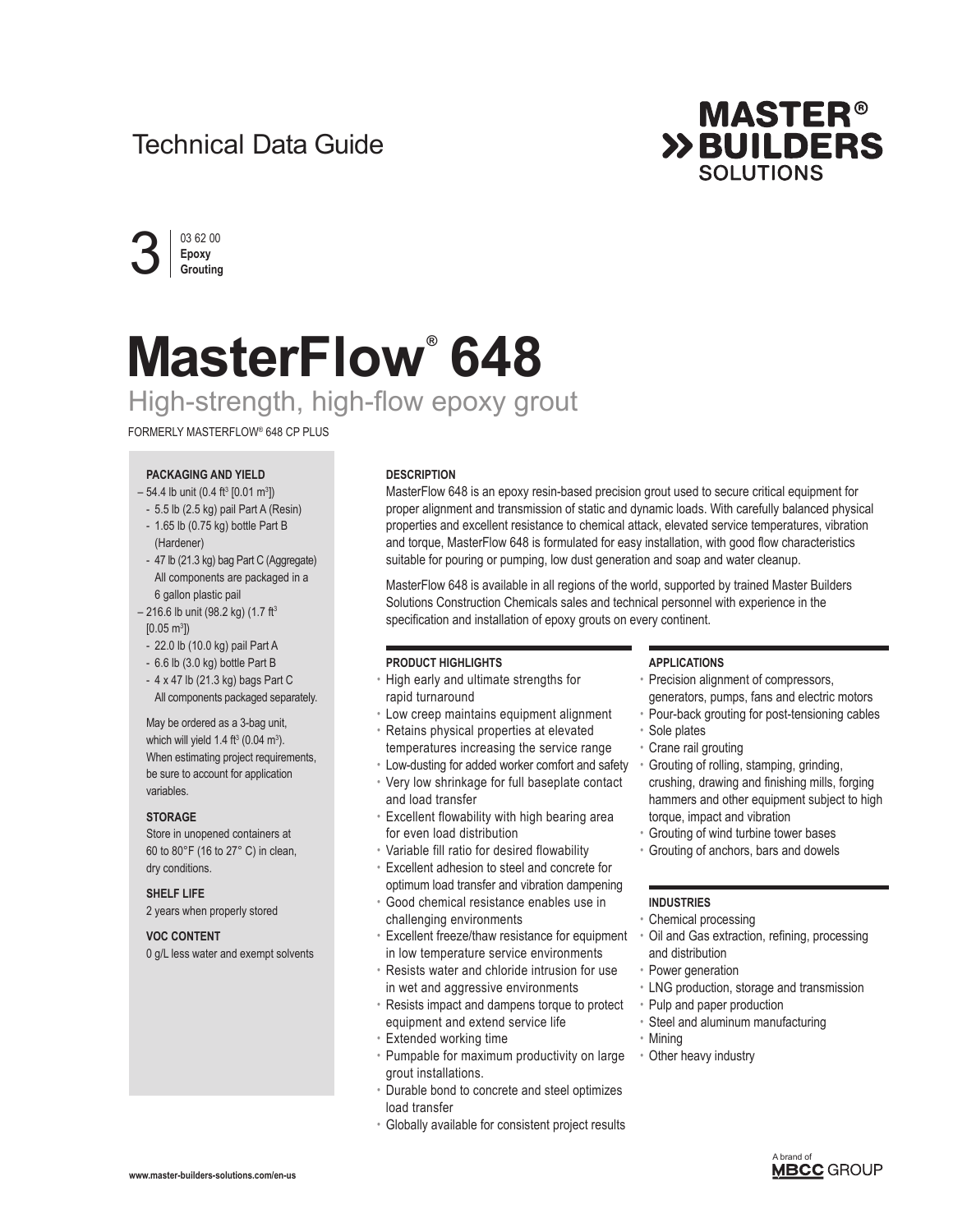#### **Technical Data**

**Composition** MasterFlow 648 grout is three-component modified epoxy-resin-based grout.

#### **Test Data**

| <b>PROPERTY</b>                                                                                                   | <b>RESULTS</b>           |                                                  | <b>TEST METHOD</b>                             |
|-------------------------------------------------------------------------------------------------------------------|--------------------------|--------------------------------------------------|------------------------------------------------|
| Compressive strength, psi (MPa)                                                                                   |                          | ASTM C 579,<br>Method B                          |                                                |
| <b>Consistency (Fill Ratio)</b>                                                                                   | 7 Day Ambient            | Post Cured*                                      |                                                |
| 4-Bag Mix (6.55:1)                                                                                                | 14,500 (100)             | 16,000 (110)                                     |                                                |
| 3-Bag Mix (4.92:1)                                                                                                | 14,000 (96)              | 15,000 (103)                                     |                                                |
| Cure rate, filled 6.55:1                                                                                          |                          |                                                  | <b>ASTM C 579</b>                              |
| <b>Compressive Strength, psi (MPa), when cured at:</b>                                                            |                          |                                                  | Method B                                       |
| <b>Time</b>                                                                                                       | 50° F (10° C)            | 77° F (25° C)                                    | $90^{\circ}$ F (32° C)                         |
| 24 Hours                                                                                                          | 4,700 (32)               | 10,800(75)                                       | 12,700 (88)                                    |
| 2 Days                                                                                                            | 10,000 (69)              | 12,100 (83)                                      | 13,200 (91)                                    |
| 3 Days                                                                                                            | 11,000 (76)              | 13,000 (90)                                      | 13,600 (94)                                    |
| 4 Days                                                                                                            | 12,000 (83)              | 13,400 (92)                                      | 13,900 (96)                                    |
| Flexural modulus,* psi (GPa)                                                                                      |                          |                                                  | ASTM C 580                                     |
| <b>Consistency (Fill Ratio)</b>                                                                                   | 73° F (23° C)            |                                                  |                                                |
| 4-Bag Mix (6.55:1)                                                                                                | $2.5 \times 10^6$ (17.2) |                                                  |                                                |
| 3-Bag Mix (4.92:1)                                                                                                | $2.3 \times 10^6$ (15.9) |                                                  |                                                |
| Flexural strength,* psi (MPa)                                                                                     |                          |                                                  | ASTM C 580                                     |
| <b>Consistency (Fill Ratio)</b>                                                                                   | 73° F (23° C)            |                                                  |                                                |
| 4-Bag Mix (6.55:1)                                                                                                | 4,700 (32)               |                                                  |                                                |
| 3-Bag Mix (4.92:1)                                                                                                | 4,300 (30)               |                                                  |                                                |
|                                                                                                                   |                          |                                                  |                                                |
| *Cured 24 hours at room temperature, post cured 16 hours at 140° F, and conditioned 24 hours at test temperature. |                          |                                                  |                                                |
| <b>Flow Times and Bearing Area</b>                                                                                |                          |                                                  | <b>ASTM C1339</b>                              |
| 4-Bag Mix (6.55:1)                                                                                                | <b>Back of Box</b>       | <b>Full Plate Contact</b>                        | <b>Bearing Area</b>                            |
| 1" Clearance                                                                                                      | 11 min.                  | $13$ min.                                        | High (>85%)                                    |
| 2" Clearance                                                                                                      | 4 min., 45 sec.          | 5 min.                                           | High (>85%)                                    |
| Creep, in/in (cm/cm)                                                                                              |                          |                                                  | <b>ASTM C 1181,</b><br>140° F (60° C), 28 days |
| <b>Consistency (Fill Ratio)</b>                                                                                   |                          | 400 psi (2.8 MPa) load                           | 600 psi (4.1 MPa) load                         |
| 4-Bag Mix (6.55:1)                                                                                                | $3.8 \times 10^{-3}$     |                                                  | $4.2 \times 10^{-3}$                           |
| 3-Bag Mix (4.92:1)                                                                                                | $4.0 \times 10^{-3}$     |                                                  | $4.9 \times 10^{-3}$                           |
|                                                                                                                   |                          |                                                  |                                                |
|                                                                                                                   |                          |                                                  |                                                |
| Tensile strength, psi (MPa)                                                                                       |                          |                                                  | ASTM C 307                                     |
| <b>Consistency (Fill Ratio)</b>                                                                                   |                          |                                                  |                                                |
| 4-Bag Mix (6.55:1)                                                                                                | 2,000 (13.8)             |                                                  |                                                |
| 3-Bag Mix (4.92:1)                                                                                                | 1,800 (12.4)             |                                                  |                                                |
| Coefficient of thermal expansion,<br>73-210° F (23-99° C), in/in/° F (cm/cm/° C)                                  |                          |                                                  | ASTM C 531                                     |
| <b>Consistency (Fill Ratio)</b>                                                                                   |                          |                                                  |                                                |
| 4-Bag Mix(6.55:1)                                                                                                 |                          | 18 x 10 <sup>-6</sup> (32.2 x 10 <sup>-6</sup> ) |                                                |
| 3-Bag Mix (4.92:1)                                                                                                |                          | 20 x 10-6 (36 x 10-6)                            |                                                |
| Shrinkage, unrestrained; linear, %,                                                                               |                          |                                                  | ASTM C 531                                     |
| <b>Consistency (Fill Ratio)</b>                                                                                   |                          |                                                  |                                                |
| 4-Bag Mix (6.55:1)                                                                                                | 0.014                    |                                                  |                                                |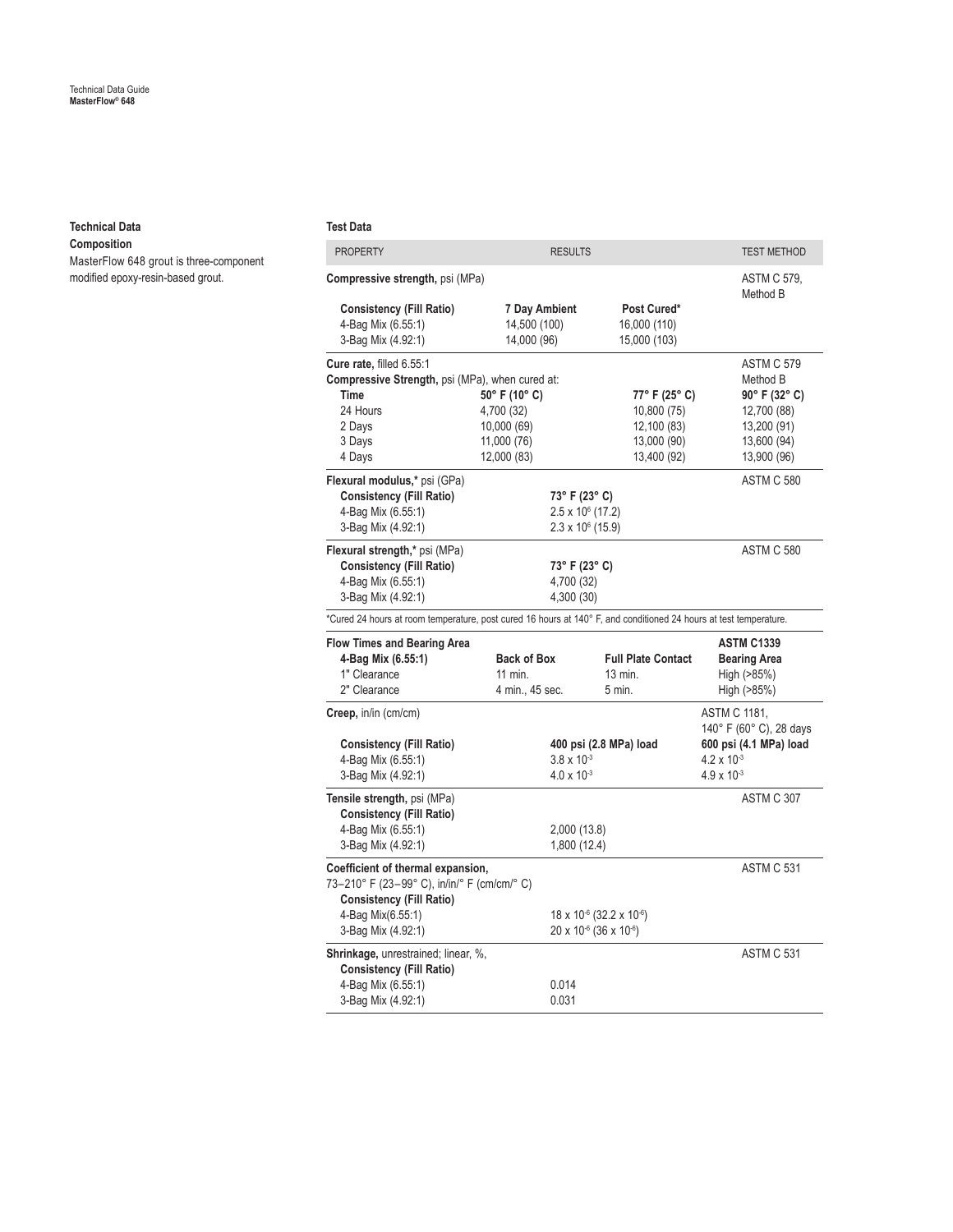#### **Fill Ratio Guideline Test Data, continued**

| <b>TEMPERATURE</b>                              | $17FT3$ UNIT<br><b>VERY THIN POURS OR</b><br><b>VERY LONG DISTANCES</b> | <b>STANDARD</b><br><b>POURS</b> |
|-------------------------------------------------|-------------------------------------------------------------------------|---------------------------------|
| $>90$ °F<br>( > 32 °C)                          |                                                                         |                                 |
| 70 to 90 °F<br>(21 to 32 °C)                    | Up to $\frac{1}{2}$ bag                                                 |                                 |
| 50 to 70 °F<br>$(10 \text{ to } 21 \text{ °C})$ | $\frac{1}{2}$ to 1 bag                                                  | $\frac{1}{2}$ bag               |

The chart above provides guidelines for the amount of aggregate that can be removed from a 1.7  $ft<sup>3</sup>$ unit in order to optimize flow and cost per ft<sup>3</sup>. A maximum of 12 lbs of aggregate can be removed from a  $0.4$  ft<sup>3</sup> unit.

#### **HOW TO APPLY SURFACE PREPARATION**

- **1.**Cure the foundation until design strength of the concrete is achieved and foundation is dry. Use the recommended procedure according to ACI 351.1R, Grouting Between Foundations and Bases for Support of Equipment and Machinery.
- **2.**The surface to be grouted must be clean, strong, and roughened to a CSP of 5–9, following ICRI Technical Guideline No. 310.2 to permit proper bond. Do not use a bushing hammer.
- **3.**Chamfer the edge of the concrete 45 degrees to about a 2" (51mm) width.



- A. Concrete Foundation D. Anchor Bolt B. Grout **E. Anchor Bolt Sleeve Seal**
- C. Equipment Base F. Form
- **4.**If an anchor bolt sleeve is to be filled, be sure all water is removed. Use a siphon, vacuum pump, or rubber hose and bulb. Remove the residual moisture by either forced air or evaporation.

| <b>PROPERTY</b>                                               | <b>RESULTS</b>       | <b>TEST METHOD</b> |
|---------------------------------------------------------------|----------------------|--------------------|
| Bond strength to steel, shear,<br>psi (MPa), at 73° F (23° C) | 2,000(14)            | Michigan DOT       |
| Density, $\frac{b}{ft^3}$ (kg/m <sup>3</sup> )                |                      | <b>ASTM C 905</b>  |
| 4-Bag Mix (6.55:1)                                            | 130 (2,084)          |                    |
| 3-Bag Mix (4.92:1)                                            | 123 (1,971)          |                    |
| Impact strength                                               | Better than concrete |                    |
| Abrasion resistance                                           | Better than concrete |                    |
| Flash points, $\degree$ F ( $\degree$ C)                      |                      | Pensky-Martens     |
| Masterflow 648 Part A (Resin)                                 | 419 (215)            | Closed Cup         |
| Masterflow 648 Part B (Hardener)                              | 325 (163)            |                    |

All data shown is typical and representative of properties of actual production runs.

#### **Chemical Resistance**

Masterflow 648 grout resists nonoxidizing mineral acids and salts, caustics, dilute oxidizing acids and salts, plus some organic acids and solvents. For more specific information, see the MasterFlow Epoxy Grouts Chemical Resistance Guide, or contact your Master Builders Solutions representative.

- **5.**Seal the anchor bolt hole with felt, foam rubber, or other means.
- **6.**Cover all shims and leveling screws with putty or clay to keep the grout from adhering. Use model clay, glazing putty, or anything with a putty consistency that will stick but not harden. Shims or jack pockets may be formed with wood, and forms filled with damp sand.
- **7.**Remove shims or jack screws after the grout cures.
- **8.**Shade the foundation from direct sunlight for at least 24 hours before and 48 hours after grouting.

#### **EQUIPMENT**

- **1.**If rust scale is present, abrade the bonding surfaces of the base to be grouted; it must be free of coatings, wax, grease, or scale. Mechanical methods, such as grinding or sanding, will suffice, but do not produce as high a bond strength as sandblasting.
- **2.**Primer should be used ONLY when a long delay between cleaning and grouting could allow excessive rusting or contamination. If the base must be primed, use MasterEmaco ADH 1090 RS from Master Builders Solutions. If the primer has been on the surface for more than 1 month, abrade and solvent wipe it so that no residue remains.
- **3.**The grout should come up at least ¾" (19 mm) onto the equipment. Protect the area above it with masking tape.
- **4.**To facilitate cleanup, wax or cover all surfaces where the grout may splash or spill.

#### **FORMING**

- **1.**Protect the foundation and equipment from rain or moisture. Water will prevent grout bond and inhibit cure. **2.**Seal off areas that will not be grouted.
- **3.**Place forms no greater than 6" (152 mm) away from the edge of the individual base rail or sole- plate on the sides where the grout is not being poured. Excessive edges create thermal stress and result in excessive cracking. On the pouring side forms are typically 2–6" (51–152 mm) from the edge of the supporting area. However, this may vary depending on the application. Moderate to large-size equipment and difficult or narrow placement applications should utilize an extended head form (headbox) to create additional head pressure and to enhance placement. Consult your Master Builders Solutions representative for specific recommendations.
- **4.**Before erecting the forms, cover them with extraheavy coats of paste wax. Forms can be shellacked before waxing to improve release. Keep wax off concrete and steel surfaces. As an alternative to waxing, a polyethylene or other non-bondable film may be used as a release agent. The top of the form should extend at least  $\frac{3}{4}$ " (19 mm) above the bottom of the rail or plate.
- **5.**Forms must be liquid tight. Seal forms to vertical concrete surface by applying putty, foam, or caulk below top of concrete and then press form into place. **6.**Expansion joints will reduce the possibility of cracking.
- On multiple soleplate installations, each soleplate may be isolated. Expansion joints can be made with any material that is resistant to oils and chemicals in the environment and will not allow penetration to the concrete foundation. Oil resistant, closed-cell foam works best. For more information contact your Master Builders Solutions representative or Technical Service.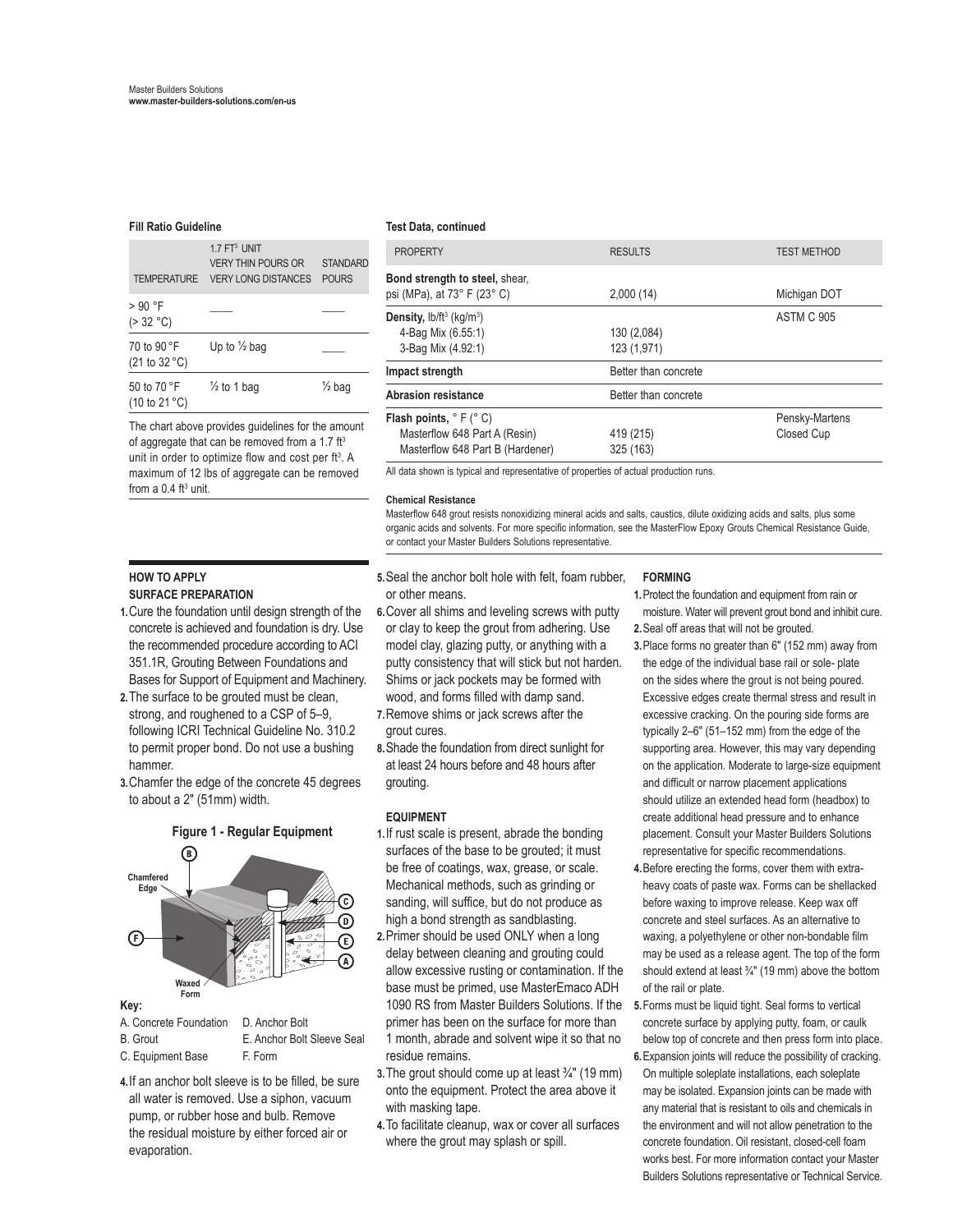#### **DEEP POUR RECOMMENDATIONS**

Masterflow 648 can be used for deep pours. When pour thickness will exceed six inches (150 mm) or mass exceeds 20 ft<sup>3</sup> (0.57 m<sup>3</sup>), follow these procedures.

- **1.**⅜– ½" (9.5–13 mm) rebar on 8–12" (203 to 305 mm) centers may be used to minimize stress cracking. Locate a bottom tier about 2" (51 mm) above the foundation surface. Space additional tiers, if required, at equal distances in the grout pour, with vertical supports as required. All rebar must be 2" (51 mm) from any grout surface. For detailed information: see Master Builders Solutions technical bulletin "Reinforcing Bar Installation in Epoxy Grouts" or contact Master Builders Solutions Technical Service.
- **2.**Let existing rebar protrude from the foundation on 12–18" (305–457 mm) centers around the perimeter and about 6–12" (152–305 mm) in from the edge. This will tie the deep pour to the foundation. The first pour should be within 2–3" (51–76 mm) of the bottom of the base. The final pour should not be made until the first pour is hard and has returned to ambient temperature, usually within 24–30 hours. (See Technical Data Guide for more information)
- **3.**For deep-pour applications or situations that preclude the installation of rebar, consider using Masterflow 678 by Master Builders Solutions.

#### **MIXING**

**1.**Aggregate must be completely dry.

- **2.**Precondition all components to 70° F (21° C) for 24 hours before using.
- **3.**Pour the hardener (Part B) into a pail of grout resin (Part A) and stir by hand with a spatula or paint stir paddle until well mixed to a uniform amber color.
- **4.**Pour the mixture into a horizontal shaft mortar mixer or a Kol type mixer without delay.
- **5.**Add the grout aggregate, one bag at a time, and mix only until aggregate is completely wetted out to avoid air entrapment. The first batch may be slightly less fluid than later batches because some of the resin is retained on the walls of the mixer. Withholding ½–1 bag of aggregate from the first batch of a full unit will compensate for lost resin. Note: always add aggregate to the mixer after the premixed liquids have been poured in.

**6.**Adjust the amount of aggregate used for the temperature and type of pour. The temperature of the grout, foundation, and equipment base are more important than the air temperature because they will affect the grout flow rate. The required flow is related to the grout thickness (between the foundation and base) and the flow distance.

#### **PUMPING MASTERFLOW 648**

- Condition all grouting materials as close to 70° F (21.1° C) as possible. If an accelerator is used, a grout temperature of 60–65° F (15.6–18.3° C) is acceptable.
- Proper equipment is critical to successful pumping of epoxy grouts. Peristaltic and piston pumps are recommended.
- Grout should be pumped through the shortest distance possible. The maximum distance should be limited to 50 ft (15.2 m)
- For pumping distances greater than 10 ft (3 m), a 1-½ in (38 mm) diameter, PVC pipe should be used to convey grout from the pump outlet to the base of the equipment being grouted. A flexible, seamless, clear vinyl hose should be attached to the end of the PVC pipe to manipulate the grout into the grouting holes or around the forms.
- Prime the pump and pump lines with the neat epoxy resin or vegetable oil. Never prime the pump and hose with water or any other material that can contaminate the epoxy grout. Purge the pump, pipe and hose of all priming material prior to pumping the grout.
- High flow mixes (three bags of aggregate per full units of resin and hardener) are much easier to pump than fully loaded mixes (four bags of aggregate). Jobsite and weather conditions will influence the aggregate loading that can be pumped successfully. Never use less than three bags or more than four bags of aggregate fill per full unit of resin and hardener.
- Regardless of required aggregate fill ratio, begin pumping with a three-bag mix, to ensure wet-out of the pump and lines. If a four-bag mix is desired, the aggregate loading should be increased on subsequent mixes in half bag increments.
- Once the grouting operation begins do not allow the pump to run out of material until the piece of equipment is completely grouted.
- Install the tip of the pump line through the grout holes in the equipment or between the

formwork and the baseplate. Try to keep the tip of the grout line in sight whenever possible. Keep the pump line submerged in the grout and slowly withdraw it as the grout fills up under the application area. Avoid creating air pockets at all times.

- As the grout fills the space beneath the baseplate, and can be seen at the next grout hole or at the edge of the formwork on the opposite side, move the pump line to the next grout hole or down the length of the form and continue pumping.
- The pump and hose should be cleaned every 1-½ to 2 hours. If cleaned more frequently, soap and water will be effective; otherwise, a citrus degreaser should be used and followed with a final flush using vegetable oil.
- When the installation is complete, immediately clean the pump and lines.

 \* Contact the pump equipment manufacturer for additional information on the use and operation of their pumps.

#### **PLACEMENT**

- **1.**Pour the grout into a wheelbarrow or buckets for transporting to pour-site. Remove it from the wheelbarrow within 15 minutes.
- **2.**For flat bottom plates and bases, pour the grout from one side through to the other across the short dimension.
- **3.**When grouting closed areas, prevent air entrapment by starting at one end of the form and filling the cavity completely while advancing toward the other end.
- **4.**Masterflow 648 grout will flow, but it can be aided with pushing tools like banding straps or plywood strips. Push with long, slow strokes rather than short jabs until no air pockets remain under the frames. DO NOT VIBRATE.
- **5.**Where grout cannot be adequately worked to fill the cavity (because of large size or limited space), a head box will greatly assist flow. Use a sturdy wooden box or sheet metal funnel about 1–2 ft (0.3–0.6 m) tall.
- **6.**Check frequently for leaks. Leaks do not self- seal. If not stopped, they will cause voids.
- **7.**If a multi-pour installation is necessary, sprinkle a small amount of MasterFlow 648 aggregate on the first pour's surface as the grout solidifies. Before placement of the second pour, brush the loose aggregate from the first pour's surface. Another method is to sandblast and brush clean the first pour's surface.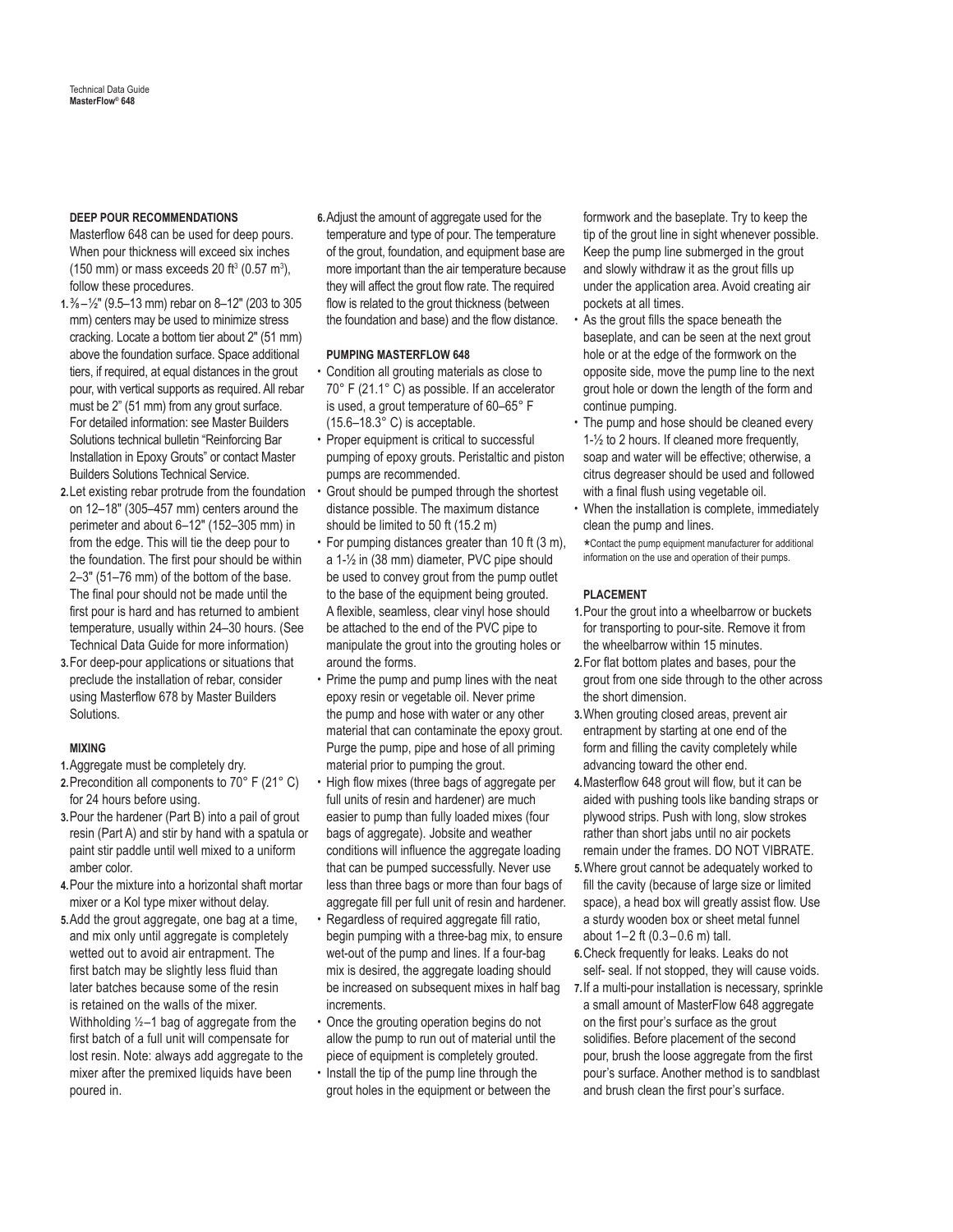#### **CLEANUP**

After the pour is complete, remove uncured epoxy from the mixer, wheelbarrow and tools with soap and water or a citrus degreaser.

#### **WORKING TIME**

The following chart shows the working time for a fresh grout mix at various ambient temperatures. The working time begins when the hardener is added to the resin. **Do not let resin and hardener stand without adding aggregate.** This material produces an exothermic. If the material exotherms without aggregate, the temperature can cause decomposition or gassing, releasing potentially hazardous fumes. If the catalyzed resin cannot be used immediately, spread the material over a large open surface, which will allow the heat to dissipate normally. These working times assume product has been properly preconditioned for cold or hot weather use.

#### **Working Time**

| TEMPERATURE, °F (°C) | <b>MINUTES</b> |
|----------------------|----------------|
| 90(32)               | $50 - 60$      |
| 70 (21)              | $90 - 120$     |
| 50(10)               | $120 - 150$    |

#### **COLD-WEATHER CURING**

For cold weather grouting use Masterflow 640 Accelerator. Refer to the Masterflow 640 Accelerator data sheet.

- **1.**The foundation and the equipment base will probably be cooler than room temperature unless room temperature has been constant for some time. Use the foundation and engine temperature, therefore, in estimating cure time.
- **2.**Temperatures vary so radically, day vs. night, atmospheric vs. metal surface, that field judgment must still be used as the final measure. Cured grout should have a solid, almost metallic feel when struck with a hammer. Be sure to check as close to the base of the equipment as possible.

#### **HOT-WEATHER GROUTING**

- **1.**Special care must be exercised when grouting at elevated temperatures, to reduce risks of premature hardening and subsequent cracking.
- Cured material must be removed mechanically. **2.**If the packaged grout is above 90° F (32° C), chill the sealed pails of grout resin in a tub of ice or cover the pails with water-soaked burlap to cool the grout to 70° F (21° C).
	- **3.**Provide shade from direct sunlight for at least 24 hours before and 48 hours after grouting.

#### **COLD-WEATHER GROUTING**

- **1.**Temperatures below 60° F (16° C) make the grout stiff and hard to handle and significantly increase the cure time. The baseplate and foundation may be much cooler than room temperature. In cold weather, store materials in a warm place. For best handling, the temperature of the grout components and mixing equipment should be at least 70° F (21° C).
- **2.**When baseplate and foundation temperatures (measured by a contact thermometer) are less than 50° F (10° C), heating of the area may be necessary.
- **3.**If heating is required, erect an enclosure around the equipment and foundation to be grouted. Forced air or infrared heaters may be used to obtain the necessary heat to increase the baseplate and foundation temperatures to 50 to 70° F (10 to 21° C). Avoid local hot spots. Apply heat 1–2 days in advance of grouting to achieve uniform baseplate and foundation temperatures. Avoid exposure to exhaust from heating equipment. Remove heat during grout placement.
- **4.**For temperatures from 40 to 50° F (4 to 10° C), consider using Masterflow 640 Grout Accelerator to accelerate strength development.

#### **FILL RATIO**

- The fill ratio is the weight of aggregate compared to the combined resin and hardener components. Masterflow 648 is used at a variable fill ratio from the standard 6.55:1 ratio to as low as 4.92:1 (high-flow version).
- The standard 1.7 ft<sup>3</sup> (0.04 m<sup>3</sup>) unit of Masterflow 648 includes 188 lbs (85.2 kg) of aggregate (or four 47 lb bags). This 6.55:1 fill ratio can be reduced to as low as three bags or a 4.92:1 fill ratio yielding 1.4 ft<sup>3</sup> (0.04 m<sup>3</sup>).

• For projects requiring a fill ratio different from the standard 4 bag mix, simply determine how many bags of aggregate will be used (number of bags x number of units) and purchase the components (resin, hardener, and aggregate) separately. When using Masterflow 648 in post-tensioning anchorages, always use the standard aggregate load of 6.55:1.

#### **Fill Ratio Guideline**

| <b>TEMPERATURE</b>                     | 1.7 FT <sup>3</sup> UNIT<br><b>VERY THIN POURS OR</b><br><b>VERY LONG DISTANCES</b> | <b>STANDARD</b><br><b>POURS</b> |
|----------------------------------------|-------------------------------------------------------------------------------------|---------------------------------|
| > 90° F<br>$( > 32^{\circ} \text{ C})$ |                                                                                     |                                 |
| 70 to 90° F<br>(21 to 32° C)           | Up to $\frac{1}{2}$ bag                                                             |                                 |
| 50 to 70° F<br>(10 to 21° C)           | $\frac{1}{2}$ to 1 bag                                                              | $\frac{1}{2}$ bag               |

The chart above provides guidelines for the amount of aggregate that can be removed from a 1.7 ft<sup>3</sup> unit in order to optimize flow and cost per ft<sup>3</sup>. A maximum of 12 lbs of aggregate can be removed from a 0.4 ft<sup>3</sup> unit.

#### **WASTE DISPOSAL METHOD**

This product when discarded or disposed of, is not listed as a hazardous waste in federal regulations. Dispose of in a landfill in accordance with local regulations. For additional information on personal protective equipment, first aid, and emergency procedures, refer to the product Safety Data Sheet (SDS) on the job site or contact the company at the address or phone numbers given below.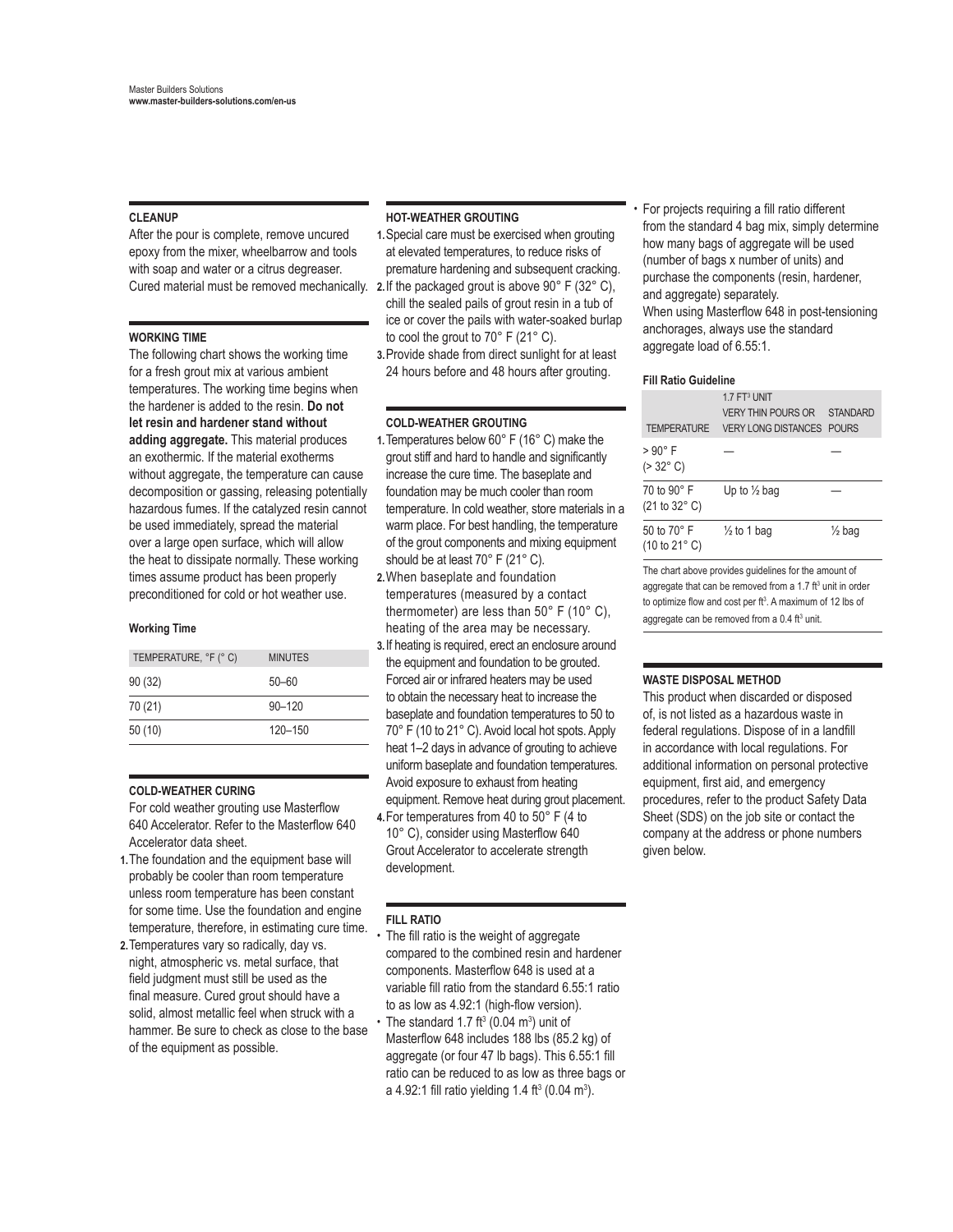



**Figure 4 - Typical Rail With Expansion Joint Section**



#### **Figure 5 - Typical Epoxy Chock Application**

### **Key**

| A. Concrete Foundation     | F. Form             |  |
|----------------------------|---------------------|--|
| <b>B.</b> Grout            | G.Soleplate or Rail |  |
| C. Equipment Base          | H. Shim or Chock    |  |
| D. Anchor Bolt             | I. Expansion Joint  |  |
| E. Anchor Bolt Sleeve Seal |                     |  |

#### **FOR BEST PERFORMANCE**

- Do not add solvent, water, or any other material to the grout.
- Do not alter the resin or hardener proportions.
- Contact your local representative for a pre-job conference to plan the installation.
- For guidelines on specific anchor-bolt applications, contact Technical Service.
- Always use a head box when placing less than 1" (25 mm) depths.
- Substrate temperature must be greater than 50° F (10° C).
- Cold material will exhibit decreased flowability and reduced strength development.
- When using MasterFlow 648 in post-tensioning anchorages, always use the standard aggregate load of 6.55:1.
- Minimum placement thickness is  $\frac{1}{2}$ " (13 mm). Consult your Master Builders Solutions representative before placing lifts more than 6" (152 mm) in depth.
- Chamfering the concrete edge helps reduce thermal cracking. Following proper installation procedures also reduces the potential for cracking.
- For professional use only; not for sale to or use by the general public.
- Make certain the most current versions of product data sheet and SDS are being used; visit www.master-builders-solutions.com/en-us to verify the most current versions.
- Proper application is the responsibility of the user. Field visits by Master Builders Solutions personnel are for the purpose of making technical recommendations only and not for supervising or providing quality control on the jobsite.

#### **HEALTH, SAFETY AND ENVIRONMENTAL**

Read, understand and follow all Safety Data Sheets and product label information for this product prior to use. The SDS can be obtained by visiting www.master-builders-solutions.com/ en-us, e-mailing your request to mbsbscst@ mbcc-group.com, or calling 1(800)433-9517. Use only as directed.

**IN CASE OF EMERGENCY: Call CHEMTEL +1 (800) 255-3924 or if outside the US or Canada, +1 (813) 248-0585.**